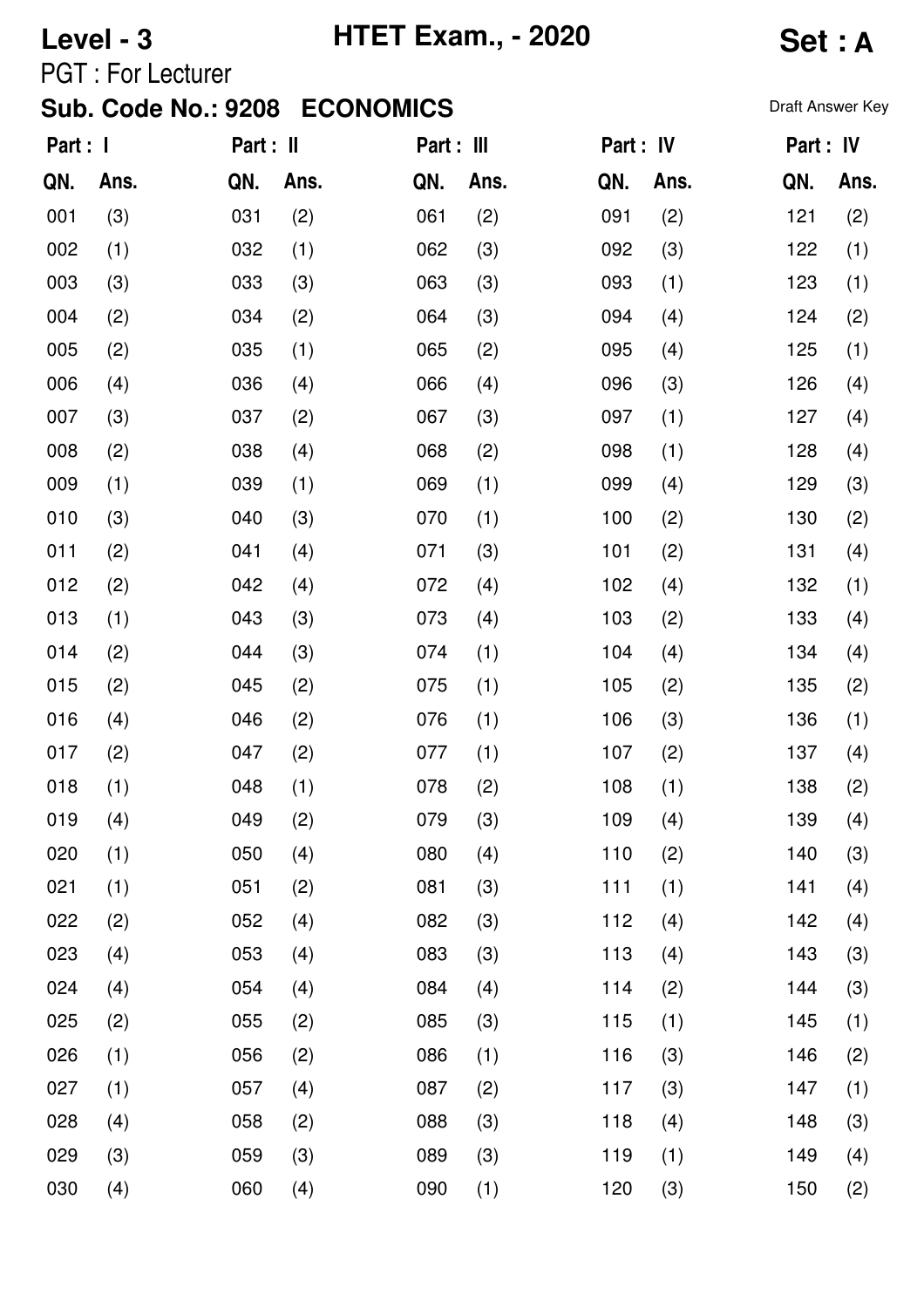# **Level - 3 HTET Exam., - 2020 Set : B**

PGT : For Lecturer

| Part : I |      | Part : II |      | Part : III |      | Part : IV |      | Part: IV |      |
|----------|------|-----------|------|------------|------|-----------|------|----------|------|
| QN.      | Ans. | QN.       | Ans. | QN.        | Ans. | QN.       | Ans. | QN.      | Ans. |
| 001      | (4)  | 031       | (3)  | 061        | (4)  | 091       | (4)  | 121      | (3)  |
| 002      | (2)  | 032       | (2)  | 062        | (2)  | 092       | (1)  | 122      | (4)  |
| 003      | (4)  | 033       | (4)  | 063        | (1)  | 093       | (4)  | 123      | (4)  |
| 004      | (1)  | 034       | (4)  | 064        | (3)  | 094       | (4)  | 124      | (1)  |
| 005      | (4)  | 035       | (3)  | 065        | (1)  | 095       | (3)  | 125      | (4)  |
| 006      | (1)  | 036       | (4)  | 066        | (2)  | 096       | (4)  | 126      | (2)  |
| 007      | (1)  | 037       | (2)  | 067        | (1)  | 097       | (4)  | 127      | (3)  |
| 008      | (2)  | 038       | (1)  | 068        | (2)  | 098       | (3)  | 128      | (4)  |
| 009      | (4)  | 039       | (4)  | 069        | (1)  | 099       | (1)  | 129      | (2)  |
| 010      | (4)  | 040       | (3)  | 070        | (3)  | 100       | (3)  | 130      | (2)  |
| 011      | (4)  | 041       | (2)  | 071        | (4)  | 101       | (2)  | 131      | (1)  |
| 012      | (1)  | 042       | (1)  | 072        | (3)  | 102       | (4)  | 132      | (4)  |
| 013      | (3)  | 043       | (3)  | 073        | (3)  | 103       | (1)  | 133      | (4)  |
| 014      | (1)  | 044       | (1)  | 074        | (3)  | 104       | (3)  | 134      | (1)  |
| 015      | (4)  | 045       | (2)  | 075        | (1)  | 105       | (1)  | 135      | (2)  |
| 016      | (2)  | 046       | (4)  | 076        | (1)  | 106       | (4)  | 136      | (4)  |
| 017      | (3)  | 047       | (4)  | 077        | (4)  | 107       | (2)  | 137      | (2)  |
| 018      | (3)  | 048       | (2)  | 078        | (3)  | 108       | (2)  | 138      | (1)  |
| 019      | (3)  | 049       | (4)  | 079        | (2)  | 109       | (4)  | 139      | (2)  |
| 020      | (2)  | 050       | (3)  | 080        | (4)  | 110       | (3)  | 140      | (4)  |
| 021      | (2)  | 051       | (2)  | 081        | (2)  | 111       | (2)  | 141      | (2)  |
| 022      | (3)  | 052       | (2)  | 082        | (1)  | 112       | (1)  | 142      | (3)  |
| 023      | (1)  | 053       | (2)  | 083        | (3)  | 113       | (4)  | 143      | (1)  |
| 024      | (2)  | 054       | (1)  | 084        | (1)  | 114       | (3)  | 144      | (2)  |
| 025      | (1)  | 055       | (2)  | 085        | (4)  | 115       | (3)  | 145      | (4)  |
| 026      | (2)  | 056       | (4)  | 086        | (3)  | 116       | (2)  | 146      | (1)  |
| 027      | (2)  | 057       | (2)  | 087        | (3)  | 117       | (1)  | 147      | (4)  |
| 028      | (2)  | 058       | (4)  | 088        | (3)  | 118       | (1)  | 148      | (1)  |
| 029      | (2)  | 059       | (2)  | 089        | (3)  | 119       | (3)  | 149      | (4)  |
| 030      | (1)  | 060       | (4)  | 090        | (3)  | 120       | (2)  | 150      | (2)  |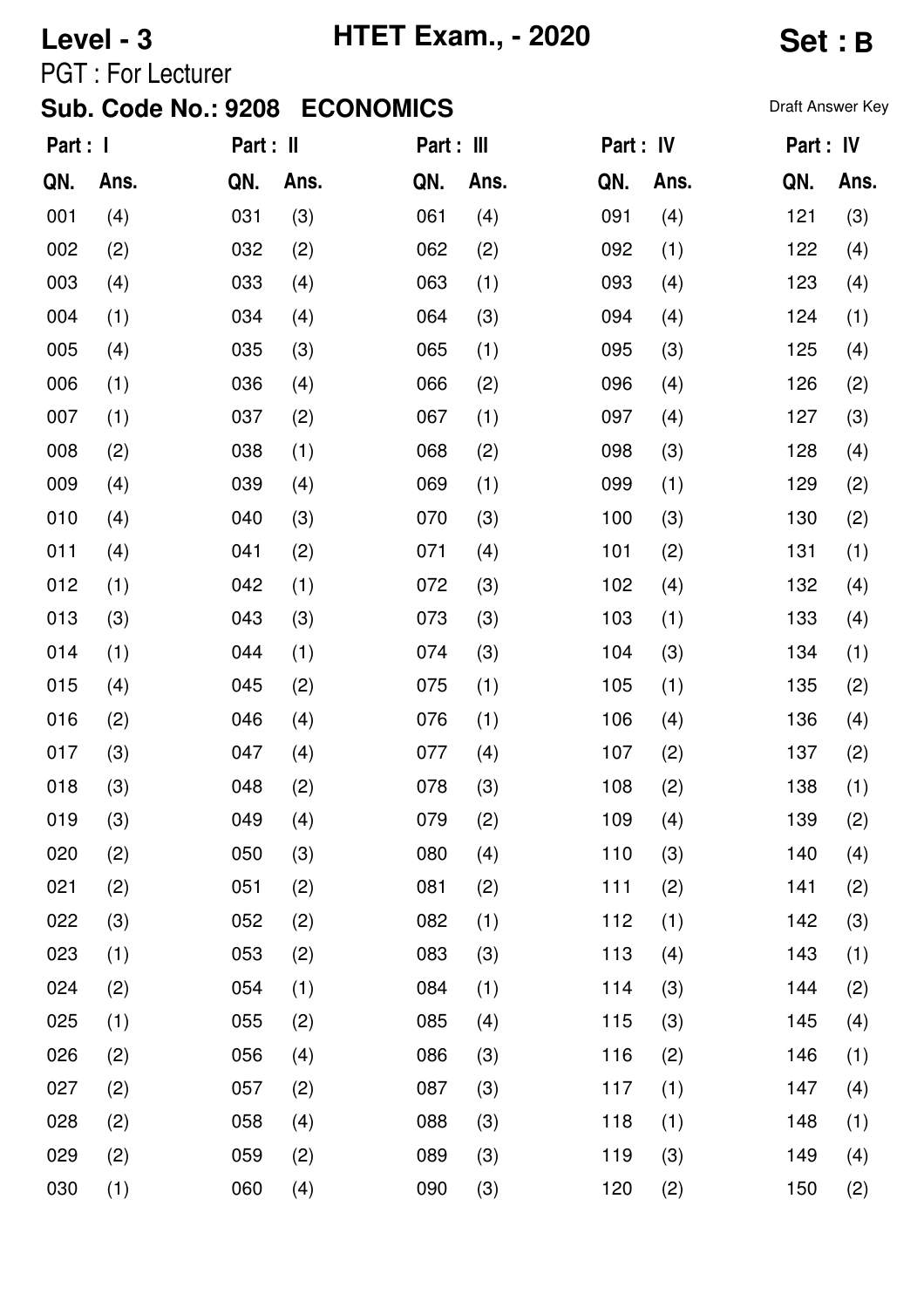## **Level - 3 HTET Exam., - 2020 Set : C**

PGT : For Lecturer

| Part : I |      | Part : II |      | Part : III |      | Part : IV |      |     | Part : IV |
|----------|------|-----------|------|------------|------|-----------|------|-----|-----------|
| QN.      | Ans. | QN.       | Ans. | QN.        | Ans. | QN.       | Ans. | QN. | Ans.      |
| 001      | (1)  | 031       | (4)  | 061        | (3)  | 091       | (4)  | 121 | (2)       |
| 002      | (4)  | 032       | (4)  | 062        | (3)  | 092       | (2)  | 122 | (1)       |
| 003      | (2)  | 033       | (2)  | 063        | (1)  | 093       | (4)  | 123 | (2)       |
| 004      | (3)  | 034       | (3)  | 064        | (3)  | 094       | (1)  | 124 | (4)       |
| 005      | (1)  | 035       | (1)  | 065        | (2)  | 095       | (1)  | 125 | (2)       |
| 006      | (3)  | 036       | (2)  | 066        | (2)  | 096       | (2)  | 126 | (4)       |
| 007      | (1)  | 037       | (1)  | 067        | (4)  | 097       | (4)  | 127 | (3)       |
| 008      | (2)  | 038       | (1)  | 068        | (1)  | 098       | (2)  | 128 | (1)       |
| 009      | (2)  | 039       | (3)  | 069        | (1)  | 099       | (3)  | 129 | (1)       |
| 010      | (1)  | 040       | (2)  | 070        | (3)  | 100       | (2)  | 130 | (4)       |
| 011      | (3)  | 041       | (4)  | 071        | (1)  | 101       | (3)  | 131 | (4)       |
| 012      | (4)  | 042       | (3)  | 072        | (3)  | 102       | (1)  | 132 | (1)       |
| 013      | (3)  | 043       | (4)  | 073        | (1)  | 103       | (2)  | 133 | (2)       |
| 014      | (4)  | 044       | (2)  | 074        | (4)  | 104       | (3)  | 134 | (2)       |
| 015      | (2)  | 045       | (3)  | 075        | (2)  | 105       | (3)  | 135 | (4)       |
| 016      | (4)  | 046       | (4)  | 076        | (4)  | 106       | (2)  | 136 | (4)       |
| 017      | (2)  | 047       | (2)  | 077        | (4)  | 107       | (4)  | 137 | (3)       |
| 018      | (4)  | 048       | (1)  | 078        | (1)  | 108       | (3)  | 138 | (1)       |
| 019      | (2)  | 049       | (2)  | 079        | (3)  | 109       | (4)  | 139 | (3)       |
| 020      | (1)  | 050       | (2)  | 080        | (2)  | 110       | (3)  | 140 | (2)       |
| 021      | (1)  | 051       | (4)  | 081        | (3)  | 111       | (3)  | 141 | (4)       |
| 022      | (4)  | 052       | (2)  | 082        | (3)  | 112       | (4)  | 142 | (4)       |
| 023      | (2)  | 053       | (2)  | 083        | (1)  | 113       | (1)  | 143 | (2)       |
| 024      | (2)  | 054       | (2)  | 084        | (3)  | 114       | (3)  | 144 | (4)       |
| 025      | (3)  | 055       | (4)  | 085        | (3)  | 115       | (4)  | 145 | (4)       |
| 026      | (4)  | 056       | (4)  | 086        | (4)  | 116       | (1)  | 146 | (1)       |
| 027      | (2)  | 057       | (4)  | 087        | (1)  | 117       | (4)  | 147 | (4)       |
| 028      | (1)  | 058       | (2)  | 088        | (3)  | 118       | (1)  | 148 | (2)       |
| 029      | (1)  | 059       | (4)  | 089        | (2)  | 119       | (1)  | 149 | (1)       |
| 030      | (2)  | 060       | (3)  | 090        | (3)  | 120       | (4)  | 150 | (2)       |